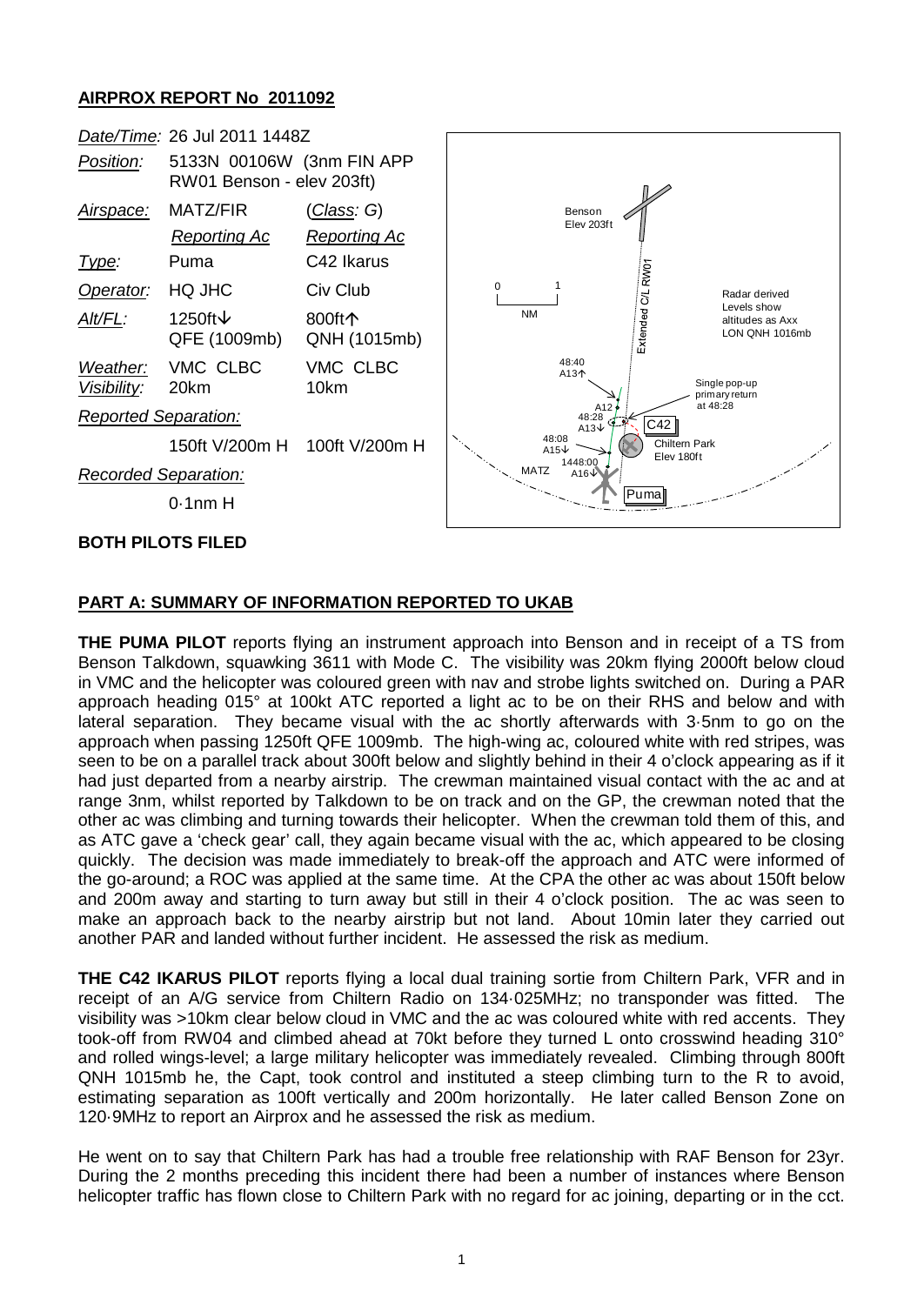The airfield manager had queried these with Benson ATC but to no avail. On at least 2 occasions Benson had responded with "we have a MATZ, you don't have an ATZ". Chiltern Park airfield owner is seeking a meeting with Benson ATC.

**THE BENSON TALKDOWN CONTROLLER** reports the Puma was inbound to RW01 RH cct and was correcting to the C/L from the L, already descending on the 3.5° GP. As the Puma approached 4·5nm a radar contact was seen on the PAR at about 3·5nm climbing out from LL in the vicinity of Chiltern Park. The contact moved away to the E as it climbed and he perceived there to be no risk to the Puma. However, the contact then proceeded to turn and, as it did, he told the Puma flight that Chiltern Park was active, the pilot reporting that he copied the traffic. The unknown ac's contact then turned back towards the approach lane and the Puma, whose pilot elected to break-off the approach before he could give avoiding action. He climbed the Puma flight to 1900ft and handed the flight back to Approach. The Chiltern Park ac moved away to the W, he thought, and off the PAR display.

**THE BENSON SUPERVISOR** reports that ATC had been informed earlier in the day that Chiltern Park would be active with 2 ac flying until sunset up to 3000ft. This information was broadcast on the ATIS and was available to ac as they checked in for departure or recovery. Whilst monitoring Zone and Talkdown frequencies with a talkdown in progress he observed, along with Zone, a primary radar return appear in the vicinity of Chiltern Park. With the Puma inbound he advised Talkdown to pass TI which he duly did in generic form as he thought it wasn't showing on PAR at the time. The Puma pilot responded in a manner that led him to believe that he was visual. As the unknown ac appeared on PAR in azimuth and elevation the Puma pilot reported he was breaking-off the approach and he was issued an immediate climb to 1900ft by Talkdown. Supervisor continued to monitor the unknown ac's track from Chiltern Park and its pilot eventually called Zone at CPT, 8-10nm SW of Chiltern Park. The ac was identified and its pilot, when asked, confirmed that he wanted to file an Airprox. Having reviewed the LoA, dated 20 Aug 2010, he believed a contributory factor was the Chiltern ac's pilot did not call Zone prior to leaving the cct and climbing above normal cct height of 700ft.

**THE BENSON USMO** comments that on revisiting the LoA, it states that 'RT equipped ac are advised to contact RAF Benson on frequency 120·9MHz immediately prior to, or upon getting airborne.' The LoA will now be reviewed before Aug 2012 and it has been agreed that a liaison visit to Chiltern Park will happen in the near future.

**THE BENSON ZONE CONTROLLER** reports he observed, during a PAR to RW01 by a Puma, a non-squawking ac departing Chiltern Park and flying through the approach lane without making contact on any Benson frequencies. The ac, a C42, later called Zone in the vicinity of CPT to file an Airprox. The pilot stated that he had departed Chiltern Park and climbed to 1000/1100ft QNH and encountered a Puma which he thought was flying through the Chiltern Park cct. The details were logged and Chiltern Park was informed.

**BM SAFETY MANAGEMENT** reports that this Airprox occurred between a Puma on a PAR in receipt of a TS from Benson Talkdown and a C42 Ikarus departing Chiltern Air Park VFR.

All heights stated are based upon SSR Mode C from the radar replay unless otherwise stated.

Unfortunately, the PAR data was not impounded and, given the height at which the Airprox occurred, the NATS supplied radar data has limited utility in this investigation.

The Puma pilot reported VMC with 20km visibility in nil Wx with SCT cloud at 4000ft QFE 1009mb, with the incident occurring approximately 3·25nm from touchdown.

The Talkdown controller reported that as the Puma approached 4·5nm from touchdown, a "contact was seen on the PAR at around 3·5nm, climbing out from low level in the area Chiltern Park is known to be. The track moved away to the east as it climbed and I perceived there to be no risk to my aircraft on PAR; however, the track then proceeded to turn and as it did I advised my aircraft that Chiltern Park was active." Based upon the transcript and radar replay, this warning was passed at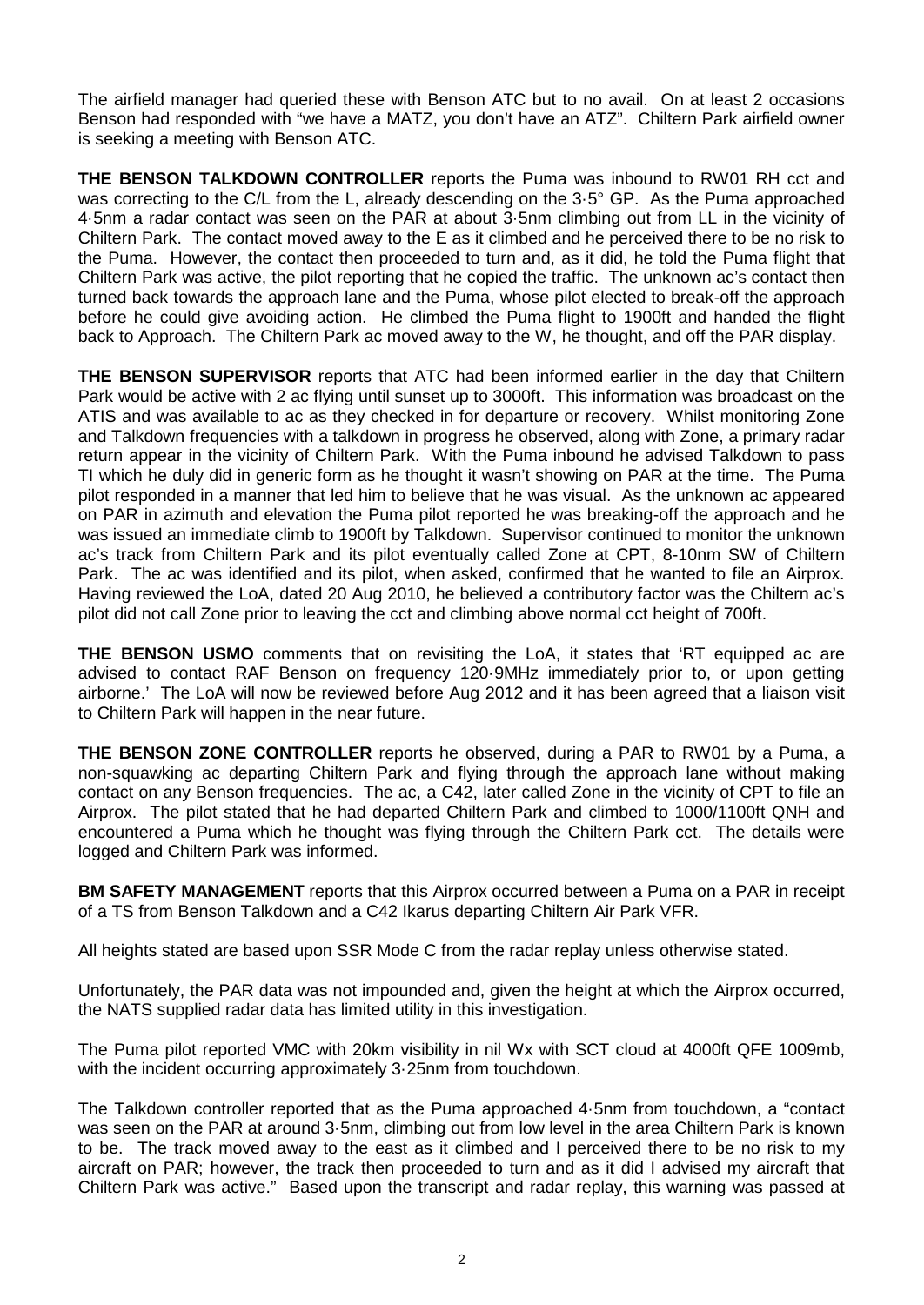1448:08, with the Puma approximately 3·75nm from touchdown and was acknowledged by the Puma's crew at 1448:18.

The Supervisor's report is broadly supportive of Talkdown's statement adding that they and Zone had observed a PSR-only contact appear on SRE in the vicinity of Chiltern Park. This prompted the Supervisor to direct Talkdown to pass TI to the Puma flight which was passed generically about Chiltern Park's activation status as the ac had not yet appeared on the PAR display.

Although the Puma crew reported that they received more specific TI than was the case, they were able to use the generic TI to visually acquire the Ikarus and maintained visual contact throughout the incident sequence. They did not inform Talkdown that they were visual with the Ikarus and Talkdown did not pass any further, nor more specific, TI to the Puma flight.

At 1448:28 a primary-only contact appears on the radar replay for 1 sweep, 0·1nm E of the Puma and approximately 3·1nm from touchdown. At 1448:31 the Puma pilot reported "*breaking off the approach*" as the "civilian ac looked to be closing quickly." The Puma pilot assessed minimum separation as 200m laterally and 150ft vertically.

The Ikarus pilot reported that they departed RW04 at Chiltern Park, before turning cross-wind onto a heading of 310°, maintaining a climb, and rolling wings level. It was at that point that "the helicopter" was immediately revealed."

Chiltern Park is situated 3·5nm S of RAF Benson and slightly to the E of the extended C/L to RW01 RH (see Figure 1 below), with a visual cct height of 700ft QFE. Published within the AIP as a microlight site, there is no avoidance criteria associated with the site. Chiltern Park and RAF Benson are signatories to a LoA which states that ac wishing to depart above the Chiltern Park cct height of 700ft are advised to contact Benson Zone prior to leaving the cct; it is not a mandatory requirement. The Ikarus flight did not contact Zone in this instance. In the Ikarus pilot's written report, he stated that the Airprox occurred at 800ft QNH, whereas during their later report of the Airprox to Zone on frequency at 1452:23, he stated that they "*we're climbing through approximately a thousand or ish seven hundred feet QNH*."



Chiltern Park

**Figure 1: RAF Benson Local Area**

Analysis of the RT transcript from Talkdown has shown that following the instruction to commence descent at 1447:00, the Puma remained on the notional 3·5° GP until breaking-off the approach at 1448:31. Furthermore, the Puma remained L, then slightly L of the C/L throughout the incident sequence.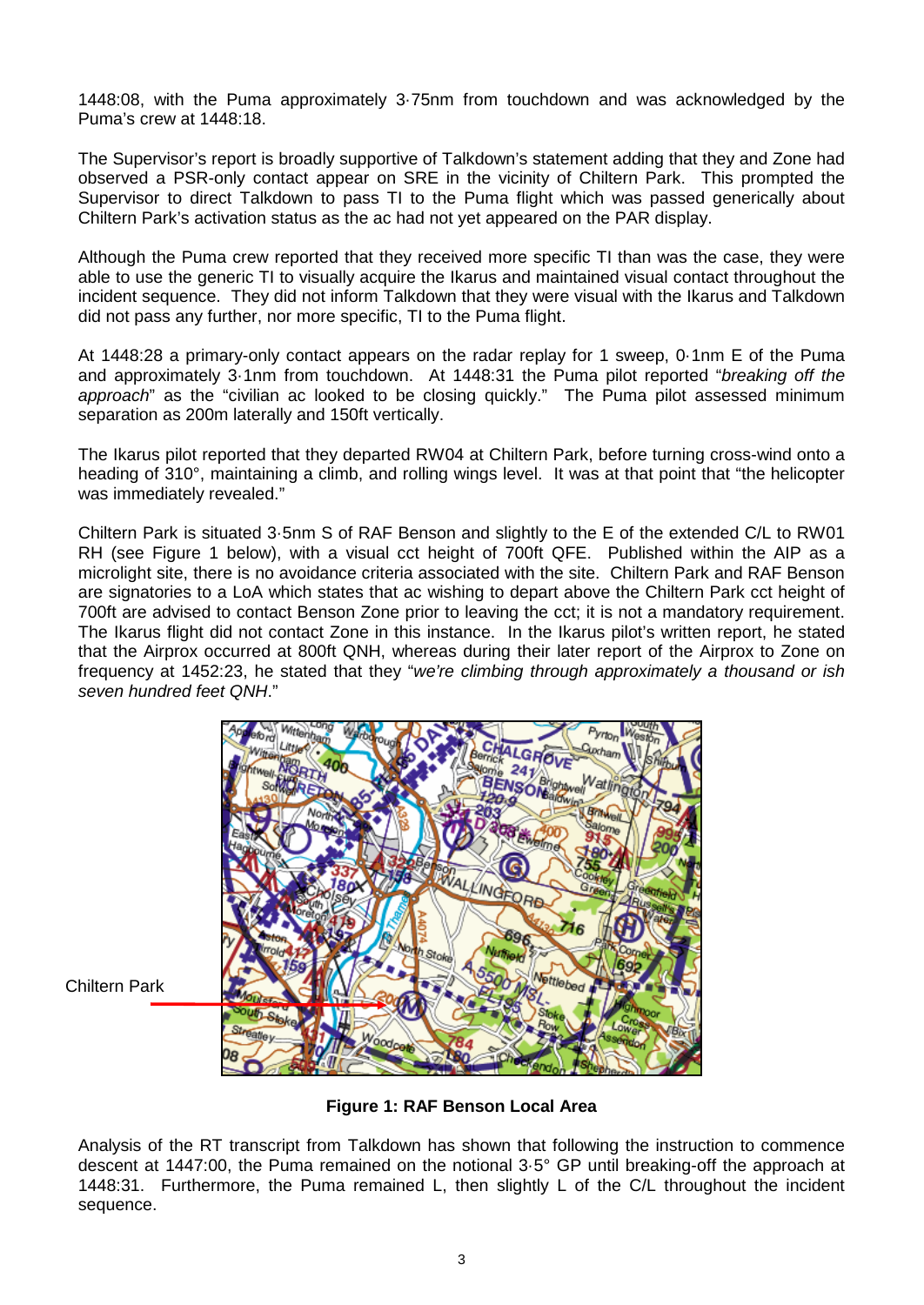Based upon discussions with Talkdown and the Supervisor, the Supervisor stated that prior to directing Talkdown to pass TI, they observed there to be no contact on the PAR display. When asked 10wk after the event, Talkdown was unable to recall the incident with any clarity. However, the evidence suggests that the point at which the Sup and Zone observed the Ikarus' PSR-only contact, was after it had "moved away to the east" and off the lateral dimensions of the PAR display. Therefore, the TI passed by Talkdown to the Puma flight was generically about Chiltern Park's activation status, rather than specifically about the Ikarus. Moreover, discussion with Talkdown and the Supervisor has demonstrated that at the point that they perceived the Ikarus to be turning back towards the Puma, the Puma's crew elected to break off the approach. In sum, the TI passed by Talkdown to the Puma flight, whilst generic, increased the Puma crew's alertness such that they were able to visually acquire the Ikarus.

At 3nm from touchdown, based upon a 3·5° GP, a Puma on the GP would be passing 1200ft QFE, according with the Puma pilot's report of the Airprox occurring at 1250ft QFE. The aerodrome elevation at RAF Benson is 203ft, thus the Puma's approximate altitude at the time of the Airprox was 1450ft. The aerodrome elevation of Chiltern Park is 180ft; consequently the Ikarus pilot's reported 800ft QNH accords to 620ft QFE, which is below cct height of 700ft QFE. Based upon the evidence and the subsequent outcome, it is more likely that the Ikarus was flying at approximately 1000ft QNH, which equated to 820ft QFE, which suggests that approximately 450ft vertical separation existed. However, given the separation reported by both pilots and the method of calculation, this should be considered to be the maximum separation.

Following Airprox 2011051 in similar circumstances, ATC at RAF Benson have liaised with Chiltern Park about the wording of the section of the LoA that discusses contacting Zone before leaving the visual circuit. However, the airfield operator has stated that they are unable to amend the advice to contact Benson Zone to make it a requirement. Whilst that is perhaps a reasonable standpoint, it is clear that the position of Chiltern Park in relation to RAF Benson is far from ideal with respect to the safeguarding of IFR approaches to RAF Benson. Therefore, it is incumbent upon users of Chiltern Park to demonstrate airmanship in being aware of the implications of their actions on other airspace users. In this instance, the Ikarus pilot climbed above the Chiltern Park cct height, without speaking to Benson Zone and turned towards the approach lane of RAF Benson. Moreover, the high-wing monoplane design of the Ikarus would have restricted the pilot's view during the turn, delaying the point at which they could have visually acquired the Puma.

Finally, the requirement for Chiltern Park users to operate a LH cct to RW04 could be considered to be a latent condition within the incident. Currently, the system "fails unsafe" in that crews are required to turn across the approach path to an instrument RW at RAF Benson. The safety barriers are vertical deconfliction through the height of the cct at Chiltern Park, the issuance of deconfliction advice by Talkdown to ac on a GCA PAR and "see and avoid." The latter is prejudiced by aircrews departing Chiltern Park being potentially unsighted due to cockpit/ac design and the high workload of the aircrews recovering IFR to RAF Benson with an "assumed" level of protection from being on an IFR approach. The deconfliction advice argument is undermined by the conduct of IFR approaches other than a GCA PAR, meaning that deconfliction advice may not always be available. Finally, the vertical deconfliction provided by the Chiltern Park visual cct height of 700 ft QFE is undermined both by human error, should aircrews accidentally climb above 700ft QFE, and the wording of the LoA which does not make mandatory the requirement to contact Benson Zone prior to climbing above 700ft QFE.

**HQ JHC** comments that the current deconfliction procedures in the LoA between RAF Benson and the Chiltern Park Aerodrome (CPA), made an Airprox more likely to happen. Therefore it is strongly recommended that it should be reviewed to seek a safer deconfliction solution that does not fail unsafe.